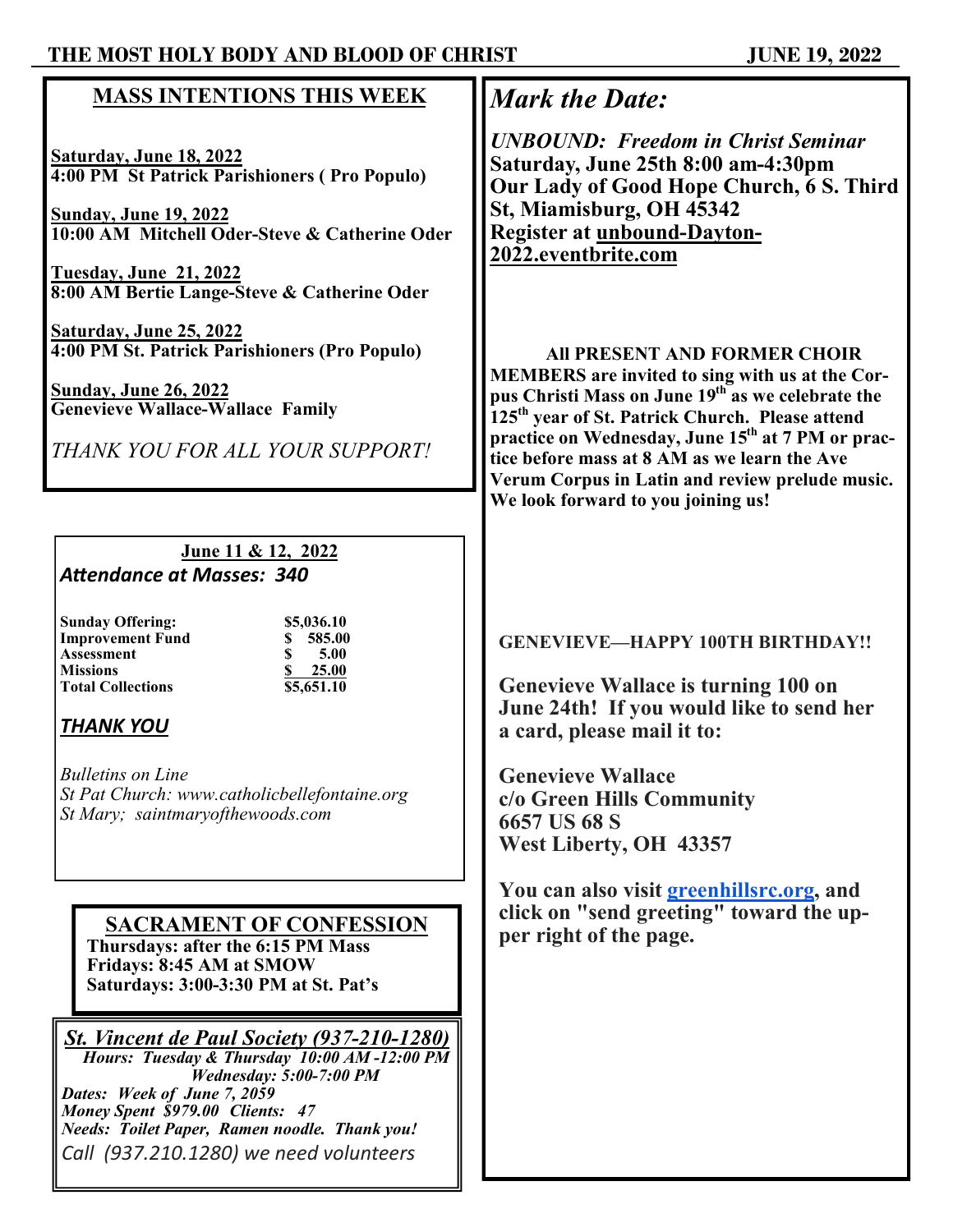

**Feast of Corpus Christi**, also called **Solemnity of the Most Holy Body and Blood of Christ**, [festival](https://www.britannica.com/topic/feast-religion) of the [Roman](https://www.britannica.com/topic/Roman-Catholicism)  [Catholic Church](https://www.britannica.com/topic/Roman-Catholicism) in honour of the real presence of the body (*corpus*) of [Jesus Christ](https://www.britannica.com/biography/Jesus) in the <u>Eucharist</u>. A movable observance, it is observed on the Thursday (or, in some countries, the Sunday) after [Trinity Sunday](https://www.britannica.com/topic/Feast-of-the-Holy-Trinity) and is a [holy](https://www.britannica.com/topic/holy-days-of-obligation)  [day of obligation](https://www.britannica.com/topic/holy-days-of-obligation) in many countries.

**125TH Anniversary Celebration** *!***Just as a reminder, our 125th Anniversary celebration will be on June 19th. It will include a Corpus Christi Eucharistic Procession and a meal afterwards in Makley Hall (chicken and salmon will be** 

**VACATION BIBLE SCHOOL—Mark your Calendars for VBS 2022--God of the Impossible! July 18th through July 21st. I am seeking teachers, aids, and snack time help! It will be held at Saint Patrick's Parish from 6:00pm - 8:30pm, Monday through Thursday. All are welcome from (potty trained) age 4 through going into 6th grade! If you are feeling called to help please let me know! You can email Melissa Winner at [imamish@live.com](mailto:imamish@live.com) or text at 419-852- 5651. High school and middle school help is also needed; if you are interested, please have your parents contact us. Further details for registration to fol-**

## *Mark the Date: July 31, 2022, 1 PM*

*Parish Picnic for the entire NE-1 family of parishes at the Li-Sponsored by the Knights of Columbus Councils: 1727, 1782,* 

*The Knights will provide meats and drinks. Please bring a side dish and a lawn game. The splash pad will be available for*